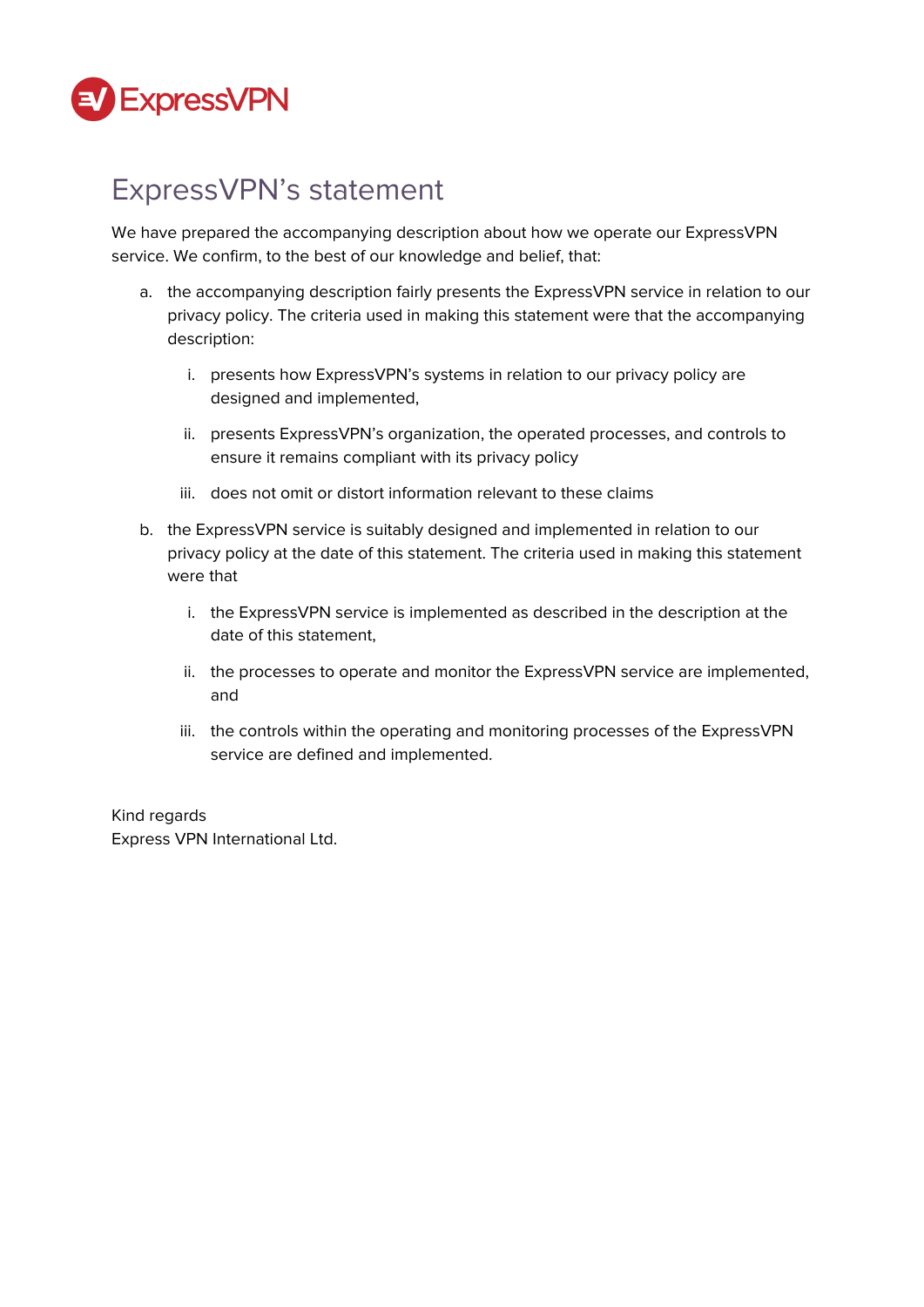

# ExpressVPN's description

The following section describes:

- 1. ExpressVPN's privacy policy as it relates to its VPN service
- 2. ExpressVPN TrustedServer technology
- 3. How ExpressVPN ensures that it operates in compliance with its privacy policy

### Privacy policy

Excerpting relevant sections from the ExpressVPN privacy policy located at <https://www.expressvpn.com/privacy-policy>:

ExpressVPN is committed to protecting your privacy. We want you to understand what information we collect, what we don't collect, and how we collect, use, and store information. **We do not collect logs of your activity, including no logging of browsing history, traffic destination, data content, or DNS queries. We also never store connection logs, meaning no logs of your IP address, your outgoing VPN IP address, connection timestamp, or session duration.**

Our guiding principle toward data collection is to collect only the minimal data required to operate a world-class VPN service at scale. We designed our systems to not have sensitive data about our customers; even when compelled, we cannot provide data that we do not possess.

This privacy policy will help you understand how Express VPN International Ltd. ("**ExpressVPN**," "**we**," "**our**," or "**us**") collects, uses, and stores information.

We ensure that we never log browsing history, traffic destination, data content, IP addresses, or DNS queries. Therefore:

- We do not know which user ever accessed a particular website or service.
- We do not know which user was connected to the VPN at a specific time or which VPN server IP addresses they used.
- We do not know the set of original IP addresses of a user's computer.

Should anyone try to compel ExpressVPN to release user information based on any of the above, **we cannot supply this information because the data don't exist**. In order to maintain excellent customer support and quality of service, ExpressVPN collects the following information related to your VPN usage:

#### **Apps and Apps versions**

We collect information related to which Apps and Apps version(s) you have activated. Knowing your current version of the Apps allows our Support Team to troubleshoot technical issues with you.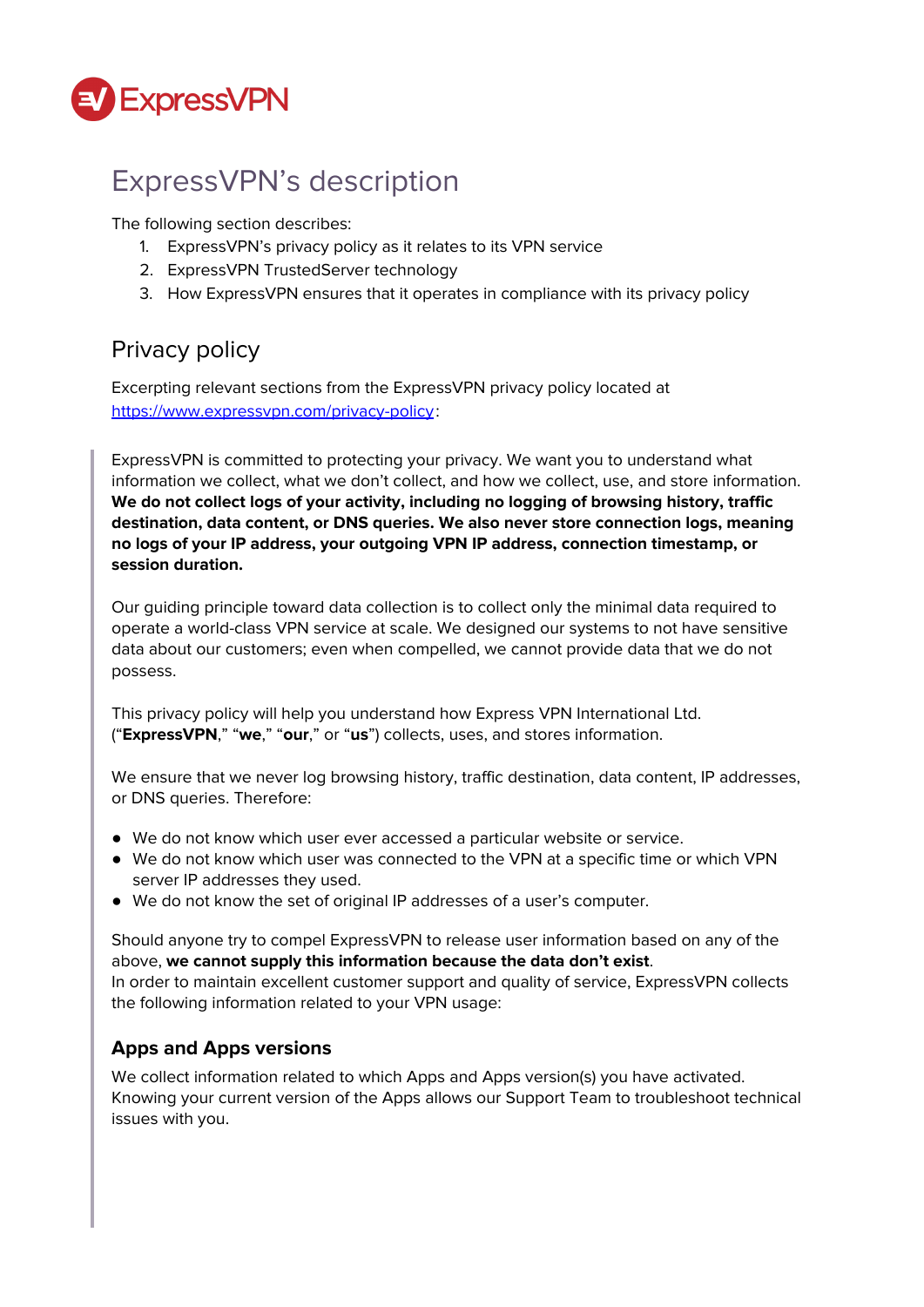

#### **Successful connection**

We collect information about whether you have successfully established a VPN connection on a particular day (but not a specific time of the day), to which VPN location (but not your assigned outgoing IP address), and from which country/ISP (but not your source IP address). This minimal information assists us in providing technical support, such as identifying connection problems, providing country-specific advice about how to best use our Service, and to enable ExpressVPN engineers to identify and fix network issues.

#### **Aggregate sum of data transferred (in MB)**

We collect information regarding the total sum of data transferred by a given user. Although we provide unlimited data transfer, if we notice that a single user pushes more traffic than thousands of others combined, thereby affecting the quality of service for other ExpressVPN users, we may contact that user for an explanation.

#### **Summary**

We collect minimal usage statistics to maintain our quality of service. We may know, for example, that our customer John had connected to our New York VPN location on Tuesday and had transferred an aggregate of 823 MB of data across a 24-hour period. John can't be uniquely identified as responsible for any specific behavior because his usage pattern overlaps with thousands of other ExpressVPN customers who also connected to the same location on the same day.

We've engineered our systems to categorically eliminate storage of sensitive data. **We may know THAT a customer has used ExpressVPN, but we never know HOW they have utilized our Service.** We stand by our firm commitment to our customers' privacy by not possessing any data related to a user's online activities.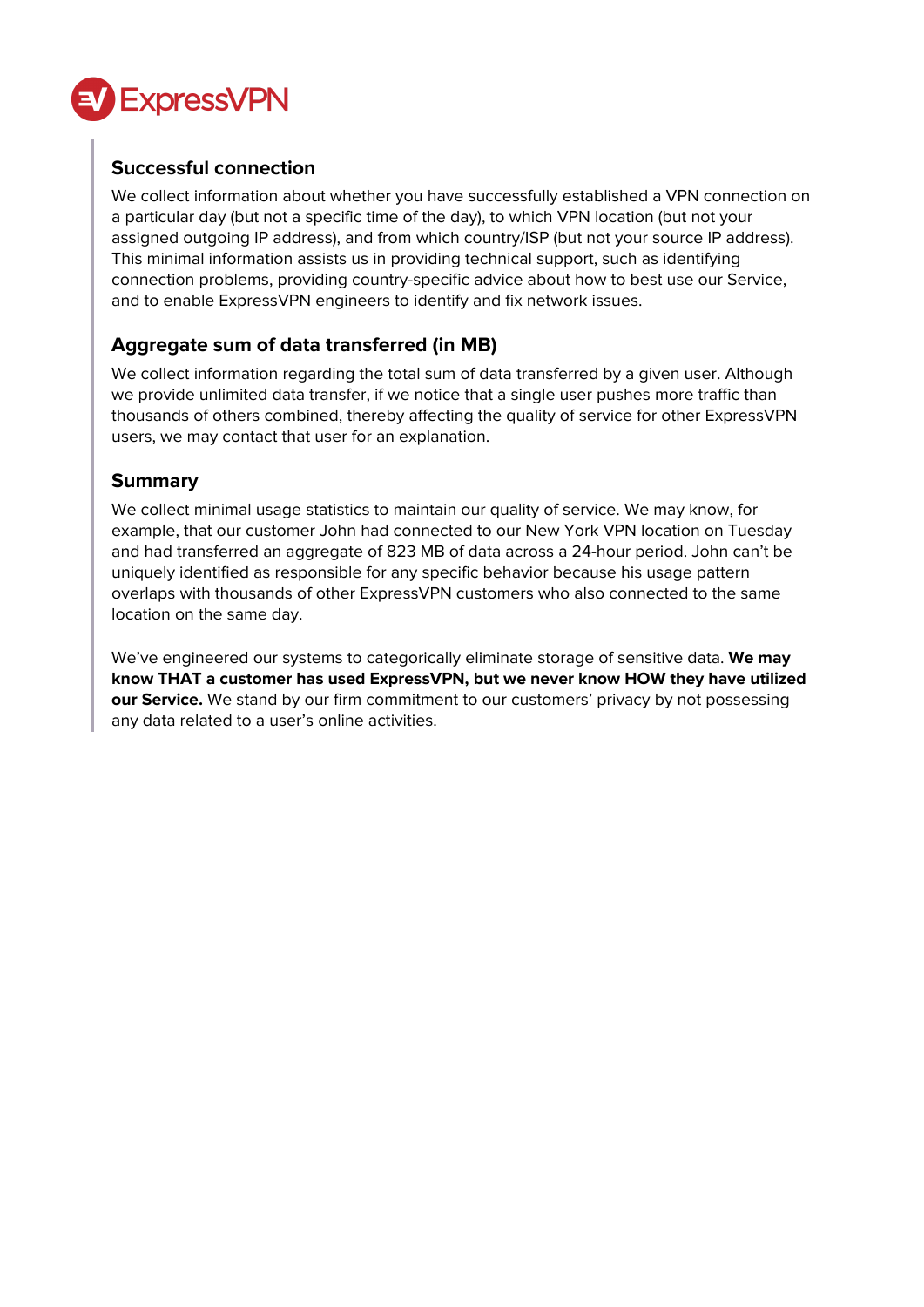

# How ExpressVPN ensures that it complies with its own privacy policy

System Architecture



Notes to explain the diagram above:

- 1. Only if the user chooses to use the ExpressVPN apps: **the apps call APIs operated by ExpressVPN**. If the user chooses to manually configure the VPN in their operating system, these API calls do not happen. The types of API calls are:
	- a. Authenticate the user, retrieve credentials to connect to the VPN, and discover the set of available VPN infrastructure. This generates an event saved to a database with the OS and app version used.
	- b. Check whether the user's license has reached its limit on the number of simultaneous connections. This system keeps **counters of simultaneous connections per license only at the current moment in time**. It does not keep historical records. Also, while an app is connected to the VPN, it sends a periodic heartbeat through the VPN to keep the simultaneous-connection counter accurate. Upon disconnect or absence of heartbeats, the counter resets within five minutes.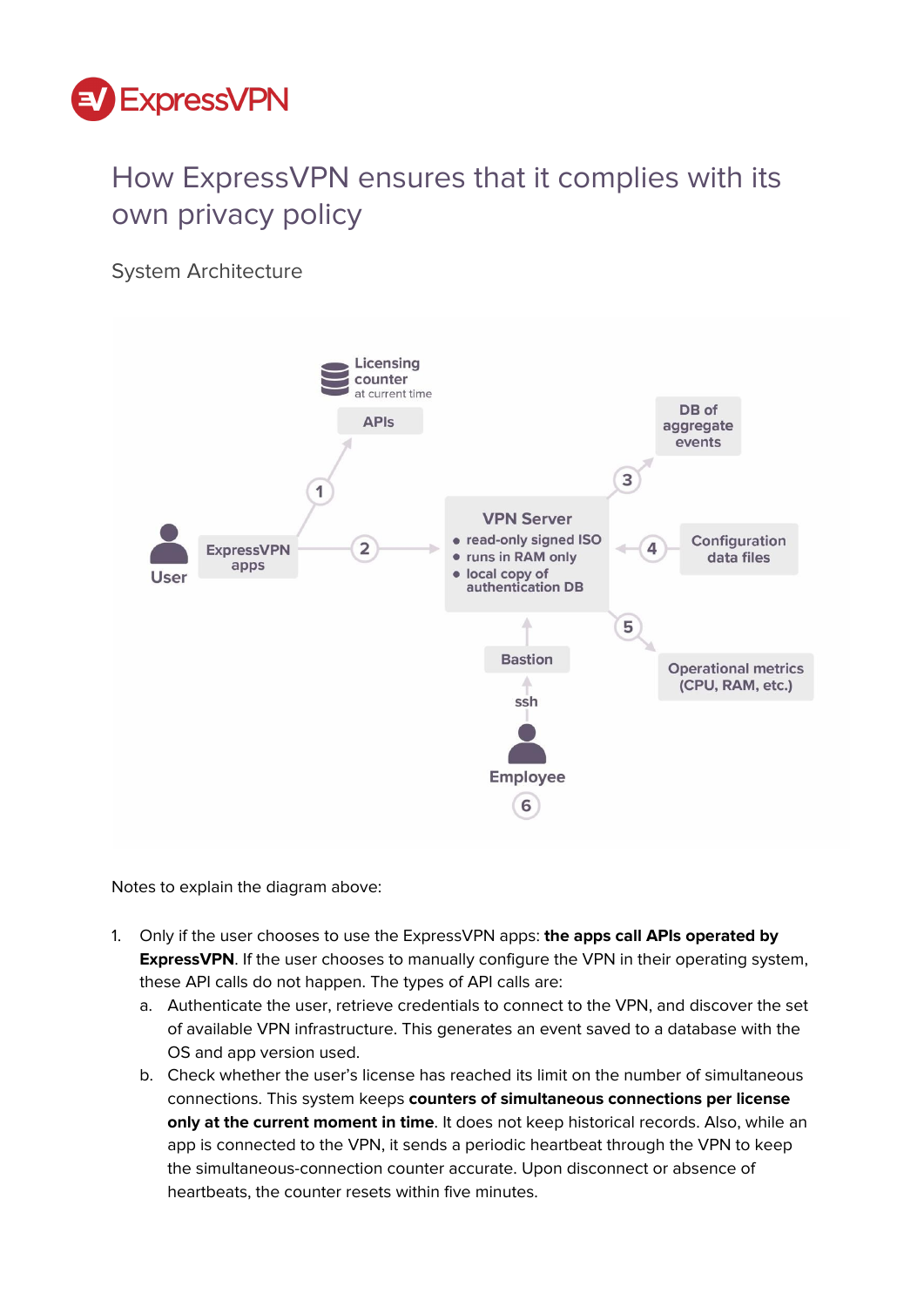

- 2. The user **connects to VPN servers** operated by ExpressVPN.
	- a. **Authentication** is done with a username and password. Both credentials are generated randomly for each customer at the time of signup, and they are unrelated to the credentials used to login to the ExpressVPN website. Each VPN server has a local copy of the authentication database and authorizes the user without making additional network calls.
	- b. The VPN servers are **designed and configured to prevent logging** of anything about what the user does with the VPN. **No connection logs, no activity logs (even of DNS lookups), or other types of logs that would contradict our privacy policy**.
- 3. The VPN server writes an event when the user disconnects the VPN connection. The VPN server uses the user's IP address to make a GeoIP lookup using a locally stored GeoIP database. The event is sent to a **database**. The **event does NOT include the user's IP address** or the outgoing IP address that the server used to route the user's traffic. The fields in the event are:
	- a. The current date (not time).
	- b. A salted and hashed version of the VPN username (which itself is randomly generated, unrelated to the user's email address or other personally identifiable information) that performed the event.
	- c. The Country and ISP GeoIP attributes of the user who performed the event.
	- d. The aggregate amount of data transferred in and out through the VPN tunnel, in megabytes, for the now completed session.
	- e. An ID representing the VPN location. This does not identify the specific server used, but rather the group of servers corresponding to the location that the user selected.
	- f. An ID representing the VPN protocol used.
- 4. On a recurring schedule, each VPN server downloads the latest **configuration data files**, including the **authentication database** and a specification of the server's expected configuration.
- 5. Once per minute, each VPN server saves **operational infrastructure metrics** to:
	- a. A cloud-hosted **InfluxDB** database shared by all VPN servers. These data don't contain any personally identifiable information (PII). They are CPU, RAM, network utilization metrics, and the version-identifier of the ISO image running on this server.
	- b. A cloud-hosted **Icinga** infrastructure-monitoring system shared by all VPN servers. These data don't contain any PII. They are uptime heartbeats commonly used in operating Linux servers.
- 6. As needed, devops applications or authorized employees can, through a bastion-host, connect to a VPN server using SSH to upload new ISO images and trigger reboots.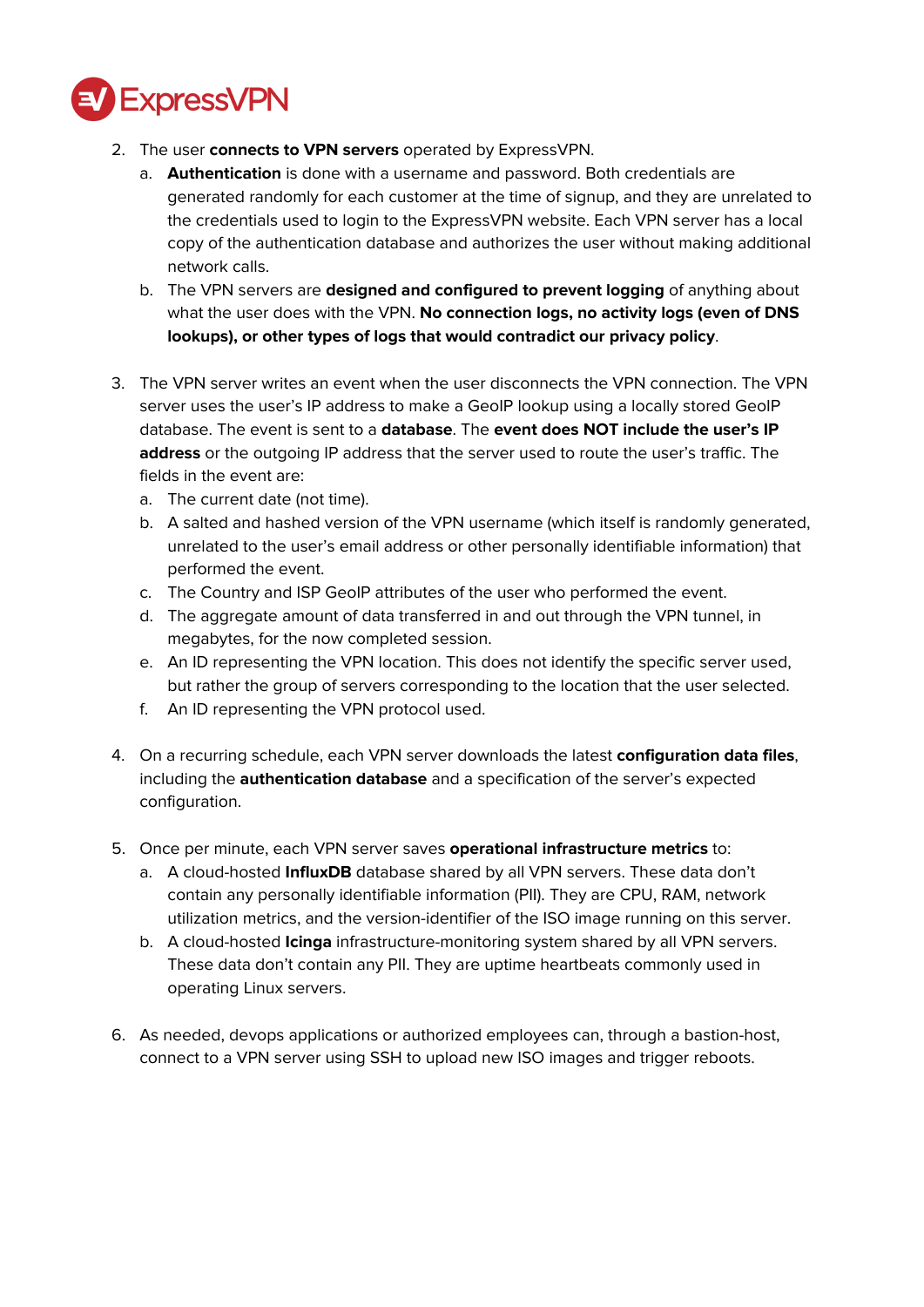

#### TrustedServer Architecture

All ExpressVPN OpenVPN and IKEv2 servers are operated on the "ExpressVPN TrustedServer" RAM-only architecture as described below. This represents the vast majority of users and traffic, since all apps by default only use those two protocols.

The legacy protocols PPTP, L2TP and SSTP are operated on traditional server architectures still based on hard-drives. However, the ExpressVPN apps and website advise the user against using those protocols, and the ExpressVPN apps don't use those protocols when in "Automatic" mode. The architecture of those legacy servers isn't described in detail here, though we also consider them compliant with our privacy policy.



On an ExpressVPN TrustedServer:

- 1. The **servers run in RAM only**. The bootloader on the server hardware boots directly into a **read-only ISO image that is digitally signed by ExpressVPN**. The ISO contains **the entire Debian operating system compiled by ExpressVPN as well as all applications** in it. A server cannot boot without a valid signature on the ISO.
- 2. Files written to system locations are appended on an OverlayFS in memory only. None of the ISO contents can be modified.
- 3. With every reboot, the servers reset themselves to their standardized state based on the read-only ISO image, therefore any data that might have accumulated during operations are lost.
- 4. No secrets are shipped inside the ISO image. A separate "activator" validates the running OS before pushing or generating secrets.
- 5. No PII such as user IP address ever leaves the VPN server.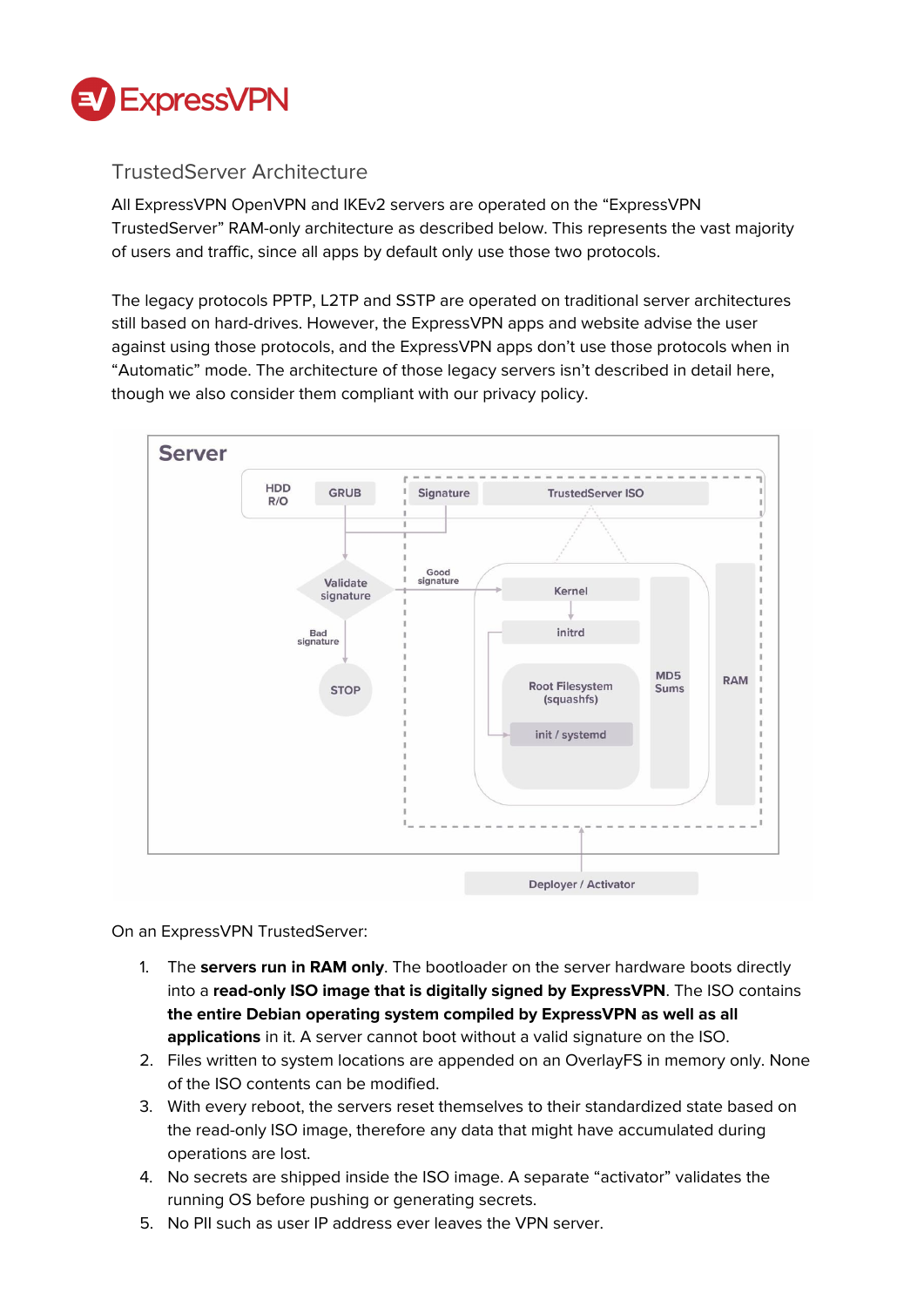

# Workflows for changes and deployments



To ensure that our servers remain compliant with our privacy policy, we follow workflows to protect ourselves from accidental or malicious changes. The key points are:

1. Everything running on the TrustedServer, starting with the operating system on up, is defined in source code and stored in git. All source code is **compiled into a single ISO that defines all code** that will be on the TrustedServer.